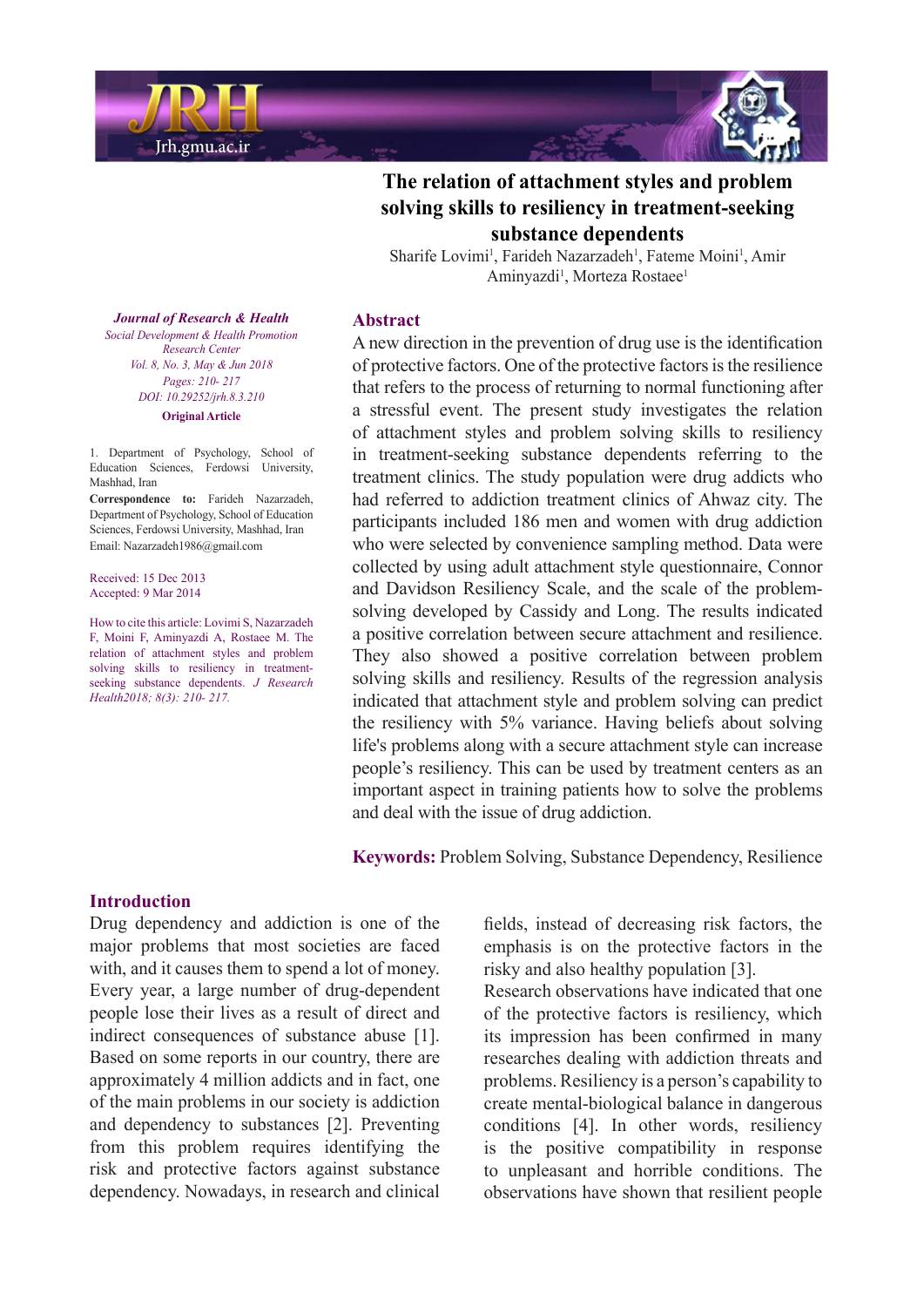may less get attracted to risky behaviors such as drug abuse  $[2]$ .

A special attention has been paid to resiliency in developmental psychology, family psychology and mental health [5]. Seidi et al. have defined the resiliency as "a process, capability or outcome of successful compatibility with threatening conditions". Resiliency isa dynamic process and has a multi-dimensional structure: it is a result of bilateral contact and interaction between individuals and their social environment  $(family, coevals, school, and society)$  [5]. Some researches in the field of resiliency show that optimism, finding the meanings in negative experiences, looking at negative experiences from positive perspectives and regarding them as essential experiences of life, believing in the existence a superior power, and having problem solving skills, all have a high correlation with resiliency [6].

One of the factors that can influence people's resiliency is attachment styles in individuals. Attachment is a stable emotional relationship that a person creates with someone else. Hence, attachment is reflected through behaviors that ease the proximity and contact. Attachment builds the foundation of healthy emotional and social development during adulthood. In fact, human's attachments play a vital role in his/ her life. Attachment styles which are referred to attachment orientation or attachment patterns  $[7]$  specify the emotional cognitive rules and strategies which can regulate emotional reactions in people during interpersonal relationships  $[8,9]$ . Attachment styles are integrated and they are relatively stable patterns of emotion and behavior, which appear in close relationships" [10]. Ainsworth succeeded to identify two types of attachments: secure and unsecure. Unsecure attachment style includes two types of preventive and ambivalent. People with secure attachment style do not fear of dangers, because they do not feel alone in risky situations; they tend to create intimate and positive relationships with others and in comparison with people who have unsecure attachment style, they have higher self-<br>esteem [11].

The conducted researches in this area

have revealed that between subjects who had secure attachment style and a group with unsecure attachment style, there is a significant difference in terms of being hopeful and having positive emotions while the positive attitude and hope to surrounding world were in line with resiliency  $[12]$ . In a research, Gronorth showed that people with different attachment styles act differently in response to the environmental distress. Also, Mikoleniser and Shaver, in their investigation, concluded that unsecure attachment may result in conduct disorder and social deviance or felonious and criminal behaviors. People who have anxious attachment, as a naive method for attention attraction and extreme care, engage in conduct disorder and crime. In addition, unsecure attachment has a relation with high level of alcohol use, smoking and  $drug$  abuse in young adolescents [13].

Also, according to various investigations, one of the characteristics of resilient individuals is having the problem-solving skills  $[14]$ . Problem solving is referred to the cognitive, behavioral and attitudinal process of a person, by which a person tries to determine, discover and invent adaptive and effective confronting strategies against problematic situations in routine life  $[15]$ . Problem solving method includes high level skills of thinking such as mental visualization, abstraction. perception and understanding, manipulation. argumentation, analysis, conclusion and generalization that must be well managed. Disabled people in problem solving, by taking ineffective solutions, such as substance abuse for relaxation smoking for attention attraction and leaving school due to the disability in meeting educational problems, not only make the problem more sophisticated and worse, but also may be exposed to death risk (e.g. suicide or acting out for suicide)  $[16]$ .

In relation with accomplished investigations and researches on the role of problem solving methods in resiliency, Shure  $[17]$  showed that people who have weak problem solving skills, may show impulsive behaviors and become hopeless, desperate and aggressive when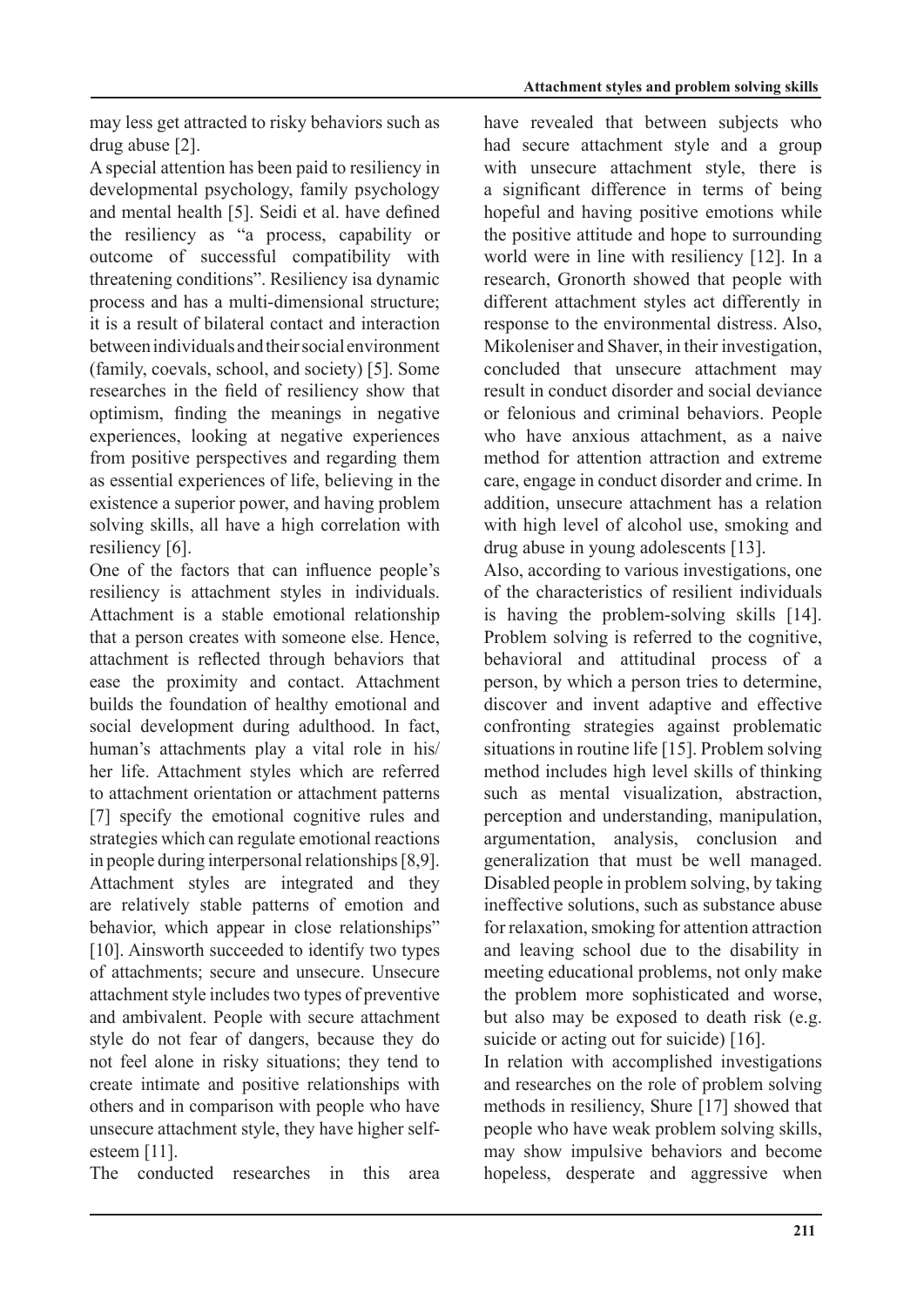facing problems and in order to prevent from problematic situations, they detach and abdicate from the society. Wolff [18], Tugade and Fredrickson [20], Inzlicht, Aronson, Good and Mckay [19] in their researches have emphasized on the role of resiliency in mental health and have expressed that resilient people can keep their mental health and compatibility in adverse conditions when experiencing a negative emotion and they also have stated that some skills, including problem solving, self-efficacy and social support are involved in this issue.

Generally, by looking at the phenomenon of the addiction with a psychological perspective, it can be referred as an illness that should be treated and definitely, in order to oppose every illness, first, the contexts of appearance of that illness should be found and prevented. Thus, these kinds of studies and researches are required to better recognize the effective factors in addiction, to find its origin and finally, to pave the way for reform and education. Although many researches have been conducted in relation with resiliency. a few studies have been conducted in this field from the standpoint of attachment and problem solving, inside and outside the country. Hence, the aim of the present work was to assess the relationship of attachment styles and problem solving skills with resiliency among treatment-<br>seeking substance dependents.

## **Method**

The present study was a cross-sectional research, which has been conducted to assess the relationship of attachment styles and problem solving skills with resiliency in treatment-seeking substance dependents. The study population was all substance dependents who were willing to quit their addiction referring to the treatment clinics, affiliated to Ahwaz Welfare organization in summer and fall 2015. The sample size of the research based on the Morgan's formula included 186 persons out of a crowd of 300 that were selected using convenience method of sampling. In order to collect data, after receiving a permission from the university and Ahwaz Welfare organization, by in-person referring to addiction treatment centers of Ahwaz Welfare organization and then expressing the aim of the study and obtaining participants' consent for attending in this investigation, the ASQ, CD-RISC, and the scale of problem solving methods were given to every person individually. They were guided to correctly respond to the questions.

In this research tools included

*Adult Attachment style Questionnaire (ASQ):* This questionnaire was created by Hazan and Shure to measure a person's attachment styles. The questionnaire is practicable individually or in group. It includes two sections: in the first section  $(ASQ1)$ , three main paragraphs are expressed in descriptive sentences and the participants needs to specify his/her responses on a 7-point Likert scale in range of "strongly" disagree" to "strongly agree". In fact, this scale determines to what extenta description is in agreement with the character of the participants. In the second section  $(ASO2)$ , once again, the same descriptions are expressed, but this time, the participants should express his/her similarity with one of the descriptions by choosing only one of them. The test-retest reliability was 0.6 for ASQ1 and 0.7 for ASQ2. In Pakdaman's research, the reliability of this test was obtained using test-retest method on a 100-person sample with one month interval for distress-ambivalence, preventive, and secure attachment styles equal to  $0.72$ ,  $0.56$ , and 0.37, respectively, and the value of Cronbach's alpha was obtained as  $0.79$ , which showed a relatively high reliability. The validity of this questionnaire in a sample of 100 participants was investigated based on the divergent validity, and the results revealed that three descriptions of the questionnaire can measure three separate contents. The correlation of the secure attachment with preventive attachment was  $0.1$ , the correlation of the secure attachment with distress ambivalent attachment was  $0.54$ , and the correlation of the preventive attachment with distress ambivalent attachment was 0.14, which were very low. In behzadipour's study, the reliability coefficient using retest method over one month interval on 30 participants was calculated as 0.93 for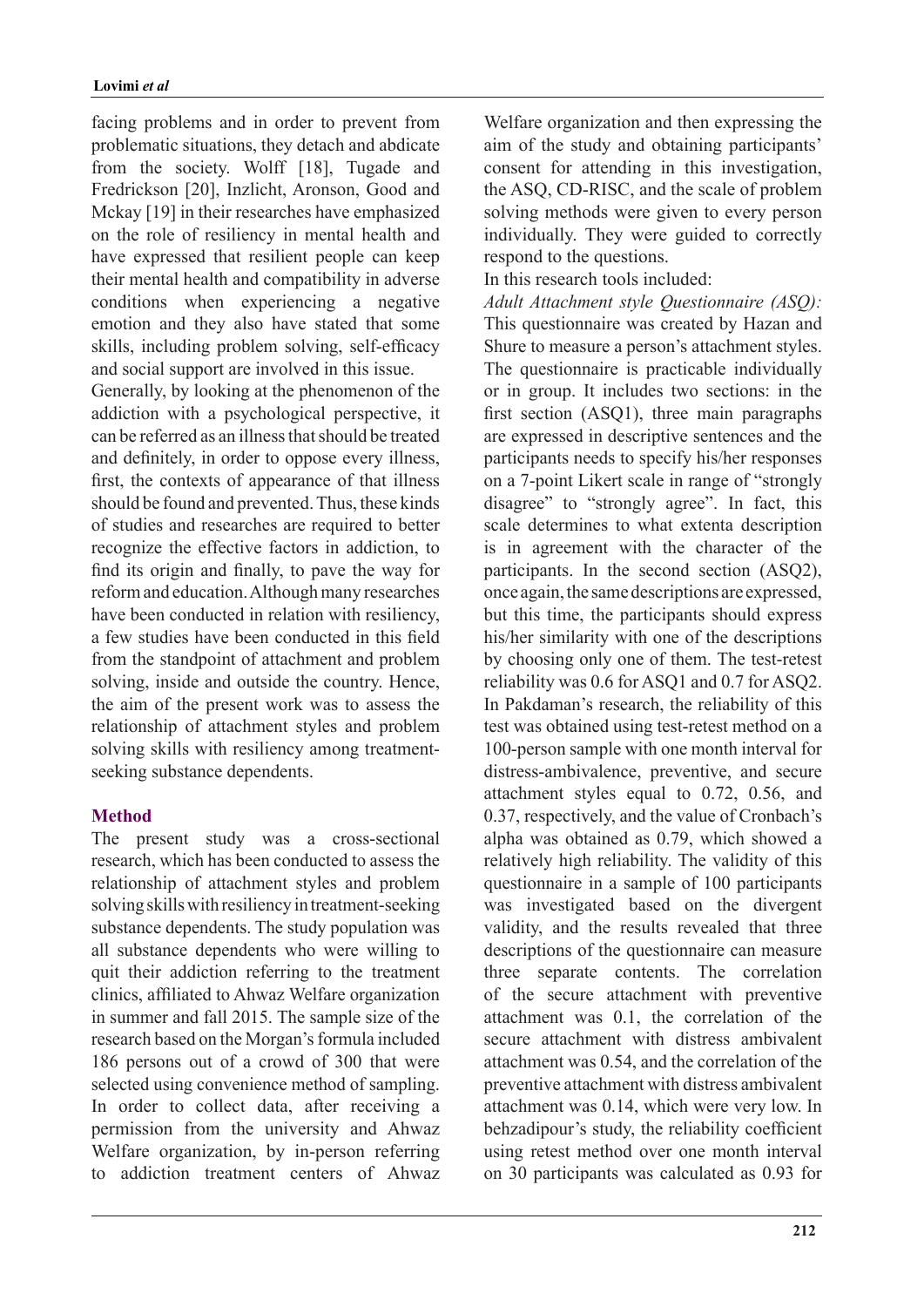the first style,  $0.89$  for the second, and  $0.92$  for the third one, and it was also observed at 0.95 for the second scale  $(ASQ2)$  [6].

*Connor and Davidson Resiliency Scale* (CD-RISC): This scale was created through reviewing research resources in a resilience field by Connor and Davidson. The psychiatric properties of this scale have been assessed in  $6$  groups as follows: the general population, participants who referred to primary care sector, psychiatric outpatients, people with generalized anxiety disorder and two groups of patients with post-traumatic stress. The providers of this scale believed that the scale could well differentiate the resilient people from intolerant ones, in both clinical and non-clinical groups. This questionnaire has 25 items that are scored on a Likert scale between (totally incorrect) and (totally correct). The maximum score is  $100$ and the minimum is zero. This scale has been normalized by Mohammadi in Iran In order to determine its validity, first the correlation of each item with the total score of the scale was calculated and then, factor analysis was used. Jafarihas reported Cronbach's alpha coefficient of 0.88 for this scale  $[5]$ .

Problem Solving Method Scale: This scale was created by Cassidy and Long in 1996 during two studies. This scale includes 24 questions and is built from  $6$  components, while each factor involves 4 items. The failure component indicates general failure of a person in problematic situations. The control subscale of problem solving scale reflects the dimension of internal-external control in problematic situations. The creativity subscale indicates planning and considering various solutions. The confidence subscale in problem solving indicates the belief in person's capability for problem solving. The preventing subscale reflects the willingness to pass problems instead of confronting them. The approach subscale indicates the positive attitude toward problems and the willingness to confront them. All the obtained alpha coefficients for these subscales were over  $0.50$ , which Nonaly has argued that, this value is sufficient for research aims. Moreover, the average internal correlation of the items show that they are homogenous sets and it can be argued that they have the required validity (Cassidy and Long). The scale of problem solving method has been translated and assessed by Mohammadi [21]. In the present study, data were analyzed using SPSS-16. Beside the descriptive criteria. in order to investigate the relationship of attachment styles and problem solving with resilience, Pearson's correlation test and regression analysis were used  $p<0.05$  was considered statistically significant.

## **Results**

seeking addicted persons (86% men and 16% The sample consisted of 186 treatmentwomen), whose education level was between Diploma and Master degree and their age range was 18 to 64 years. The descriptive data are provided in Table 1.

|            |                        | Frequency | Percentage                  |  |
|------------|------------------------|-----------|-----------------------------|--|
|            |                        |           |                             |  |
| <b>Sex</b> | Men                    | 156       |                             |  |
|            | Women                  | 30        | 16.1                        |  |
|            | Total                  | 186       | 100                         |  |
|            | Variable               | Frequency | <b>Frequency Percentage</b> |  |
|            |                        |           |                             |  |
|            | Diploma                | 55        | 29.6                        |  |
| Education  | Associate Degree       | 24        | 12.9                        |  |
|            | <b>Bachelor Degree</b> | 9         | 4.8                         |  |
|            | Master Degree          | 3         | 1.6                         |  |
|            | Total                  | 183       | 100                         |  |

*participants the of information Demographic* **1 Table**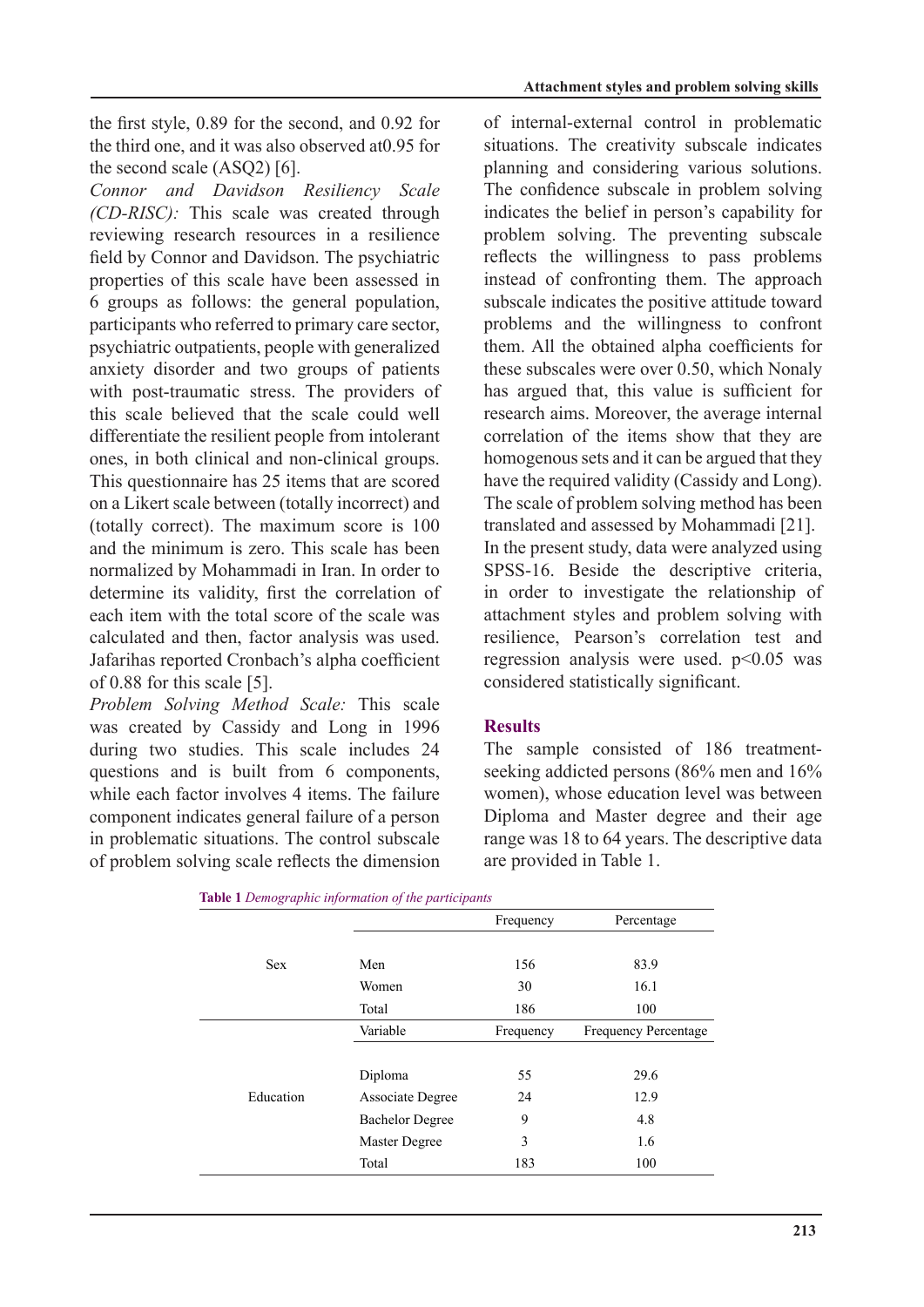In this study, the correlation of attachment styles and problem solvingskills with resilience was investigated among treatmentseeking substance dependents. Table 2 shows the obtained results on the correlation .test

*Table 2 The correlation between attachment styles (secure and unsecure), problem solving, and resilience*

|            |                       | Unsecure<br>Attachment | Secure<br>Attachment | Problem Solving<br>Method |
|------------|-----------------------|------------------------|----------------------|---------------------------|
| Resilience | Pearson's Correlation | $-0.206$               | 0.373                | 0.219                     |
|            | Significance level    | 0.05                   | 0.00                 | 0.003                     |
|            | Number of respondents | 186                    | 185                  | 186                       |

Based on Table 2, there was a significant relationship between secure attachment style and resilience in addicts  $(p<0.05, n=186,$  $r=0.373$ ). Also, Table 2 reveals that there was a correlation between resilience and unsecure attachment style by giving  $r = -0.206$ . The significance level of this correlation was lower than  $0.05$ ; therefore, there was a significant negative relationship between unsecure attachment style and resilience  $(p<0.05$ ,  $n=186$ ,  $r=.0.206$ ).

According to Table 3, there was also a correlation between resilience and problem solving method ( $r=0.219$ ). The significance level of this correlation was lower than  $0.05$  and hence, there was a significant relationship between problem solving and resilience ( $p<0.05$ ,  $n=186$ ,  $r=0.219$ ).

**Table 3** The regression coefficients of resilience based on attachment and problem solving styles

| Variables               |      | <b>Standard Deviation</b> |       |          | Significance |
|-------------------------|------|---------------------------|-------|----------|--------------|
| Secure attachment style | 0.33 | 0.28                      | 0.088 | $\pm 20$ | 0.23         |
| Problem Solving Method  | 0.90 | 0.34                      | 0.194 | 2.63     | 0.00         |

In order to investigate the role of attachment styles and problem solving skills in resilience. the simultaneous regression analysis was performed to show the value of correlation factor between the two predictor variables and resilience (0.22). Based on the value of  $\mathbb{R}^2$ , which was obtained as  $0.052$ , it can be said that  $5.2\%$  of the resilience scores' variances were explained by attachment styles and problem solving methods. Also, the results revealed that problem solving method was able to explain 19% of the resilience variance; it means that the participants whose resilience was higher obtained higher scores on problem solving methods. But, secure attachment style  $(p=0.23)$ ,  $t=1.20$ ) was able to justify only 8% of the resilience score variance

### **Discussion**

On one hand, worrying reports concerning substance abuse and on the other hand, request of families and society for drug use prevention both indicate that the society needs special interventions and trainings in this regard. Thus, identifying effective factors on preventing addiction can help prevent substance abuse. Therefore, the present work was carried out to assess the relationship of attachment styles and problem solving skills with resilience, which is one of the important factors in confronting the addiction issue.

The results of the study showed that there is a significant positive relation between secure attachment style and resilience. This result is in agreement with the results of the researches carried out by Caspers, Cadort, Douglas et al. [22] and Mcnally, Palfai, Levine, More, et al. [23]. People, who have secure attachment style, have higher levels of self-confidence. In fact, these people have higher resilience in comparison with those who have unsecure attachment. These people have nurtured in esteem, hope, and optimism from childhood themselves some indicators such as selfdue to the secure attachment style, and they are less likely to attract to unreasonable methods such as substance abuse. Instead, in solving life problems, these people refer to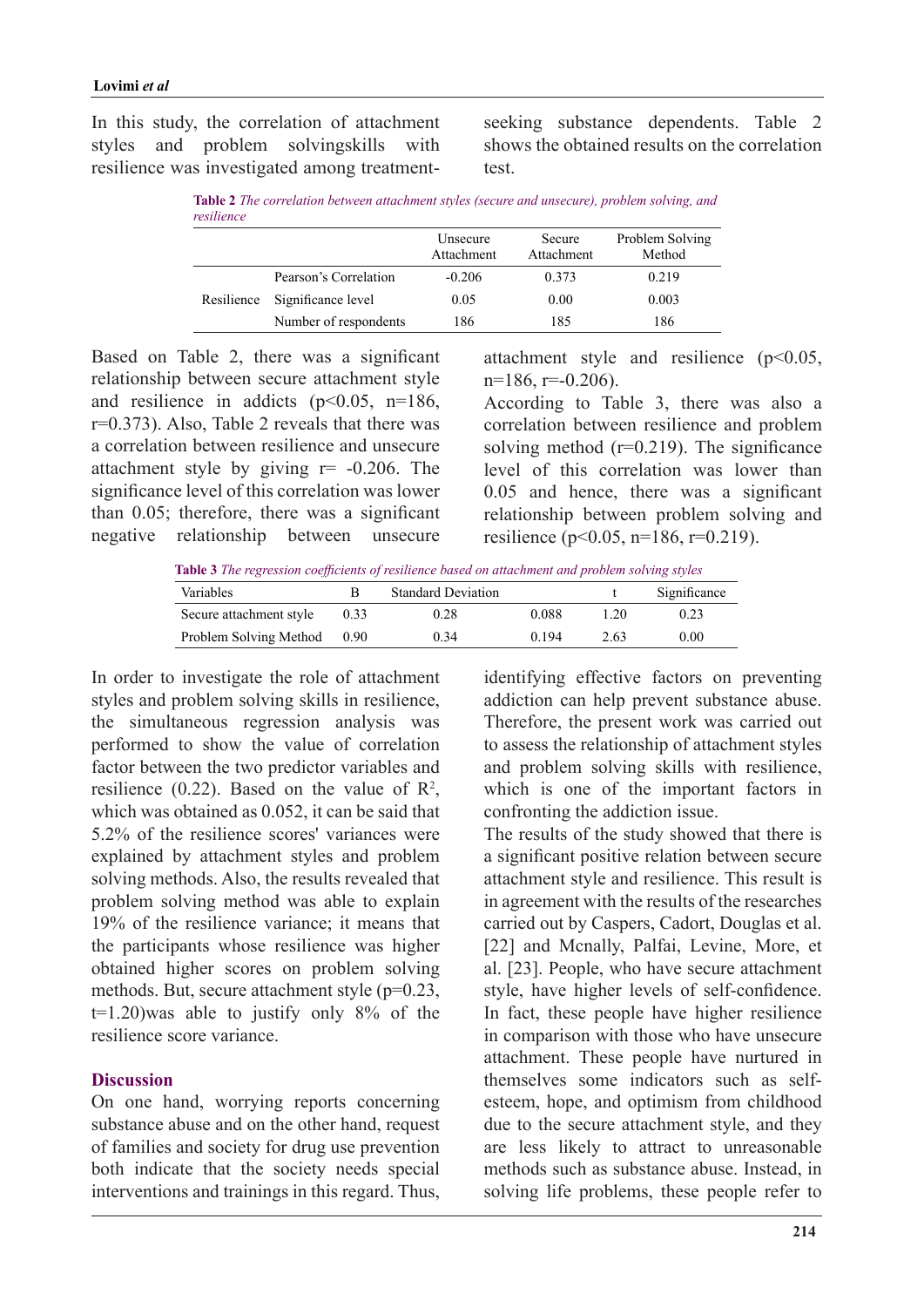their personality indicators rather than mental factors like substance abuse  $[16]$ . Also, in the present research, it was shown that there is a significant negative relation between unsecure attachment style and resilience. These people have less self-confidence and less secure feeling toward surrounding environment and those around them. Unsecure people, due to the unsecure design formed in their mind, avoid from confronting the problems and as a result, are more fragile and vulnerable to the problems and inevitable risks of life. Thus, it seems that these people are more likely to use unreasonable solutions such as substance abuse to solve their problems  $[16]$ . The result of this research is in agreement with those obtained by Bottonari, Roberts, Kelly and Ciesla [12] and Stansfeld, Head, Bartley and Fonagy [24].

Moreover, our results showed that there is a positive significant relationship between problem solving methods and resilience, and it was also shown that the problem-solving methods can predict the resilience in people. Problem solving skills have been expressed as a basic component in the resilience of people in research of Varend, Karmzy, Rotter, and Vaisaxon [25]. This result is consistent with obtained results of Shure [17]. The latter study showed that people, who have good problem solving skills, can choose reasonable solutions in consecutive steps for their problems. They can guess the potential obstacles in problem solving and consider actions in order to meet them. Also, Khoshnavay Foumani, Fatemi, Behbahani and Hosseini [25] in their research showed a significant relationship between problem solving skills and using Ecstasy by young adolescents. Their results revealed that young adolescents, who had good skills of problem solving, were not Ecstasy consumers. while the maximum amount of use was observed among young adolescents, who had low problem-solving skills. The findings of the present work are consistent with those of Mohammadi's study [26], which showed that the problem solving skill in comparison with other individual variables is a more important predictive factor for resilience. In fact, gaining problem solving skills has an important role in mental health, especially when a person encounters unpleasant events and life problems. Attachment is related to experiencing life affairs. Experience increases the ability to solve problems. When the ability to solve problems increases, naturally, stronger self-efficacy and self-confidence can be nurtured that promotes people's psychological resilience against life problems [25].

The low number of participants and lack of access to all treatment-seeking addicts, because they were seeking for treatment through methods other than referring to treatment clinics, can be mentioned as the limitations of the present research. It is suggested to investigate other variables associated with family, such as nurturing, cognitive, and meta-cognitive variables related to resilience in treatment-seeking addicts in future works.

# **Conclusion**

In general, the results of the current study showed that attachment styles and problem solving skills were significantly correlated with resilience. People with strong problem solving skills try to suitably solve their problems and their belief in solving problems in life increases the amount of resilience in them for facing problems. It can be used as an important tool by rehabilitation centers in training addicted patients how to solve the problems and deal with the issue of addiction. Also, the formation of secure attachment style causes a person to have a positive attitude toward surrounding events, which is of determinative factors in people's tolerance in confronting issues.

## **Acknowledgements**

The authors would like to thank addiction treatment clinics affiliated to Ahwaz welfare organization and all participants in this study for their kind collaborations

## **Contribution**

Study design: SHL, FN, FM, AA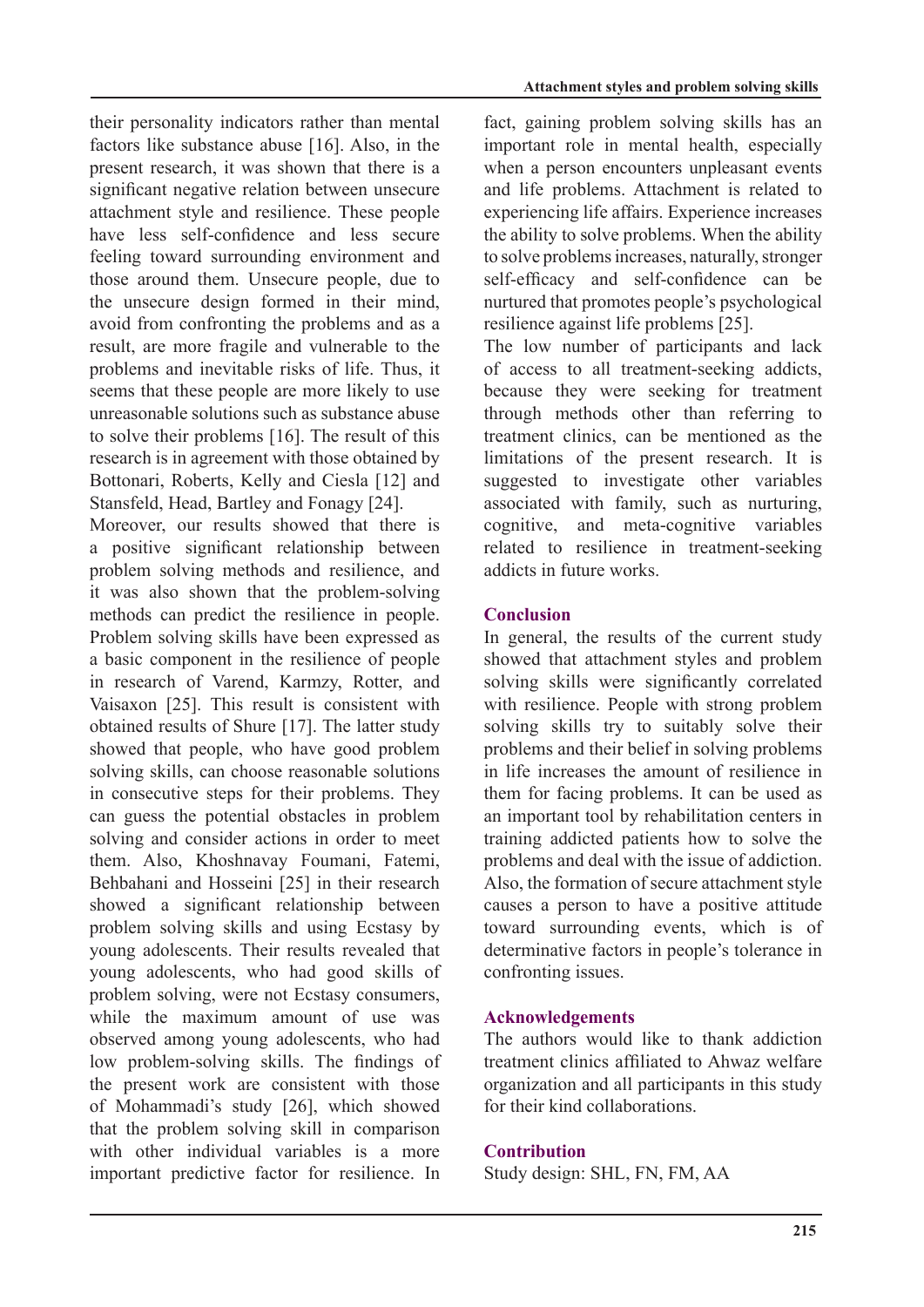Data collection: SHL, FM, MR Data analysis: SHL, FN, FM Manuscript preparation: SHL, FN, FM

### **Conflict of Interest**

"The authors declare that they have no competing interests."

### **Funding**

The author  $(s)$  received no financial support for the research, authorship and/or publication of this article.

### **Reference**

1- Martin PR, Weinberg BA, Bealer BK. Healing addiction: An integrated pharmacho-psychological approach to treatment. United States of America: John Wiley  $&$  Sons; 2007.

2- Hosseini Al-madany SA, Ahadi H, Karimi Y, Bahrami H, Mazdyan A. Compare resiliency, identity styles, spirituality and perceived social support in addicted, none addicted, and improved. Journal of Addiction research2012; 6(21): 64-4.

3- Connor KM, Davidson JR. Development of a new resilience scale: the Connor-Davidson resilience scale (CD-RISC). *Depress Anxiety* 2003; 18(2): 76-82.

4- Werner EK, Smith RS. Overcoming the odds: high risk children from birth to adulthood. Ithaca. New York: Cornell University press; 2000.

5- Seidi MS, Pourebrahim T, Bagherian F, Mansouri L. The relationship between spirituality family with resiliency The mediation of family relationship quality. Psychological Models 2011; 2(5): 63-79.

6-Hashemi L, Joker B. The relationship between spiritual transcendence and resilience in students. Educational Psychology Studies 2011; 8(13): 123-42.

7- Davis D. Child development: a practitioner guide. New York: The Guilford press; 2004.

8- Besharat MA, Ghafouri B, Rostami R. A comparative study of attachment styles in persons with or without substance use disorders. Research in Medicine2007;  $31(3): 265-71.$ 

9- Kamel Abbasi A. The relationship between attachment styles and emotional intelligence with marital satisfaction. [Thesis]. Faculty of Psychology and Educational Sciences. Mashhad: Ferdowsi University 2011.

10- Platts H, Tyson M, Mason O. Adult attachment style and core beliefs: are they linked? Clin Psychol Psychother<sub>2002</sub>; 9: 332-48.

11 Bowlby J. Attachment and loss: vol. II. Separation: Anxiety and Anger. New York: Basic Books; 1973.

12- Bottonari KA, Roberts JE, Kelly MA, Kashdan TB,

Ciesla JA. A prospective investigation of the impact of attachment style on stress generation among clinically depressed individuals. Behav Res Ther 2007; 45(1): 179-88.

13- Mikulincer M. Shaver PR. Attachment in adulthood structure, dynamics, and change. New York London: The Guilford press; 2007.

14- Friborg O, Hjemdel O, Rosenvinge JH, Martinussen M. A new rating scale for adult resilience: what are the central protective resources behind healthy adjustment? Int J Methods Psychiatr Res2003; 12(2): 65-76.

solving skill, quality of life and family adjustment in 15- Fisher B. Relationship between social problemcaregiver of children with developmental disability. [dissertations]. Philadelphia College of Osteopathic Medicine, Psychology 2009; 1-188.

16- Chang EC, D'zurillaTJ, Sanna LJ. Social problem solving: theory, research and training. Washington D. C: American Psychological Association; 2004.

17- Shure MB. I can problem: an interpersonal cognitive problem-solving program. Champaign: Research press; 2001.

18- Wolff S. The concept of resilience. *Aust* N Z J Psychiatry<sup>1995</sup>; 29(4): 565-74.

19- Inzlicht M, Aronson J, Good C, Mckay L. A particular resiliency to threatening environments. J Exp Soc Psychol 2006; 42(3): 323-36.

20- Tugade MM, Fredrickson BL. Resilient individuals use positive emotions to bounce back from negative emotional experiences. *J Pers Soc Psychol* 2004; 86(2): 320-33.

21- Mohammadi F, Sahebi A. Style of problem solving in depressed patients compared with normal subjects. Journal of Psychology 2001; 1(3): 33-50.

22- Caspers KM, Cadoret RJ, Douglas L, Yucuis R, Troutman B. Contributions of attachment style and perceived social support to life time use of illicit substances. *J Addict Behav* 2005; 30: 1007-11.

23- Mcually AM, Palfai TP, Levine RV, Moore BM. Attachment dimensions and drinking-related problems among young adults. Addict Behav2003; 28: 115-26.

24- Stansfeld S, Head J, Bartley M, Fonagy P. Social position early deprivation and the development of attachment. Soc Psychiatry Psychiatr Epidemiol2008; 516-26. 43:

25- Sevedfatemi N, Khshnavaye Foomani F, Behbahani N, Hoseini F. Relationship between problem solving skill and ecstasy usage among adolescents. **IJPN2013**;  $1(1): 19-27.$ 

26- Mohammadi M. Factors affecting resilience in individuals at risk for substance abuse. [Thesis]. Tehran: University of Welfare and Tehabilitation Sciences 2005.

27- Cohn DA, Silver DH, Cowan CP, Cowan PA,